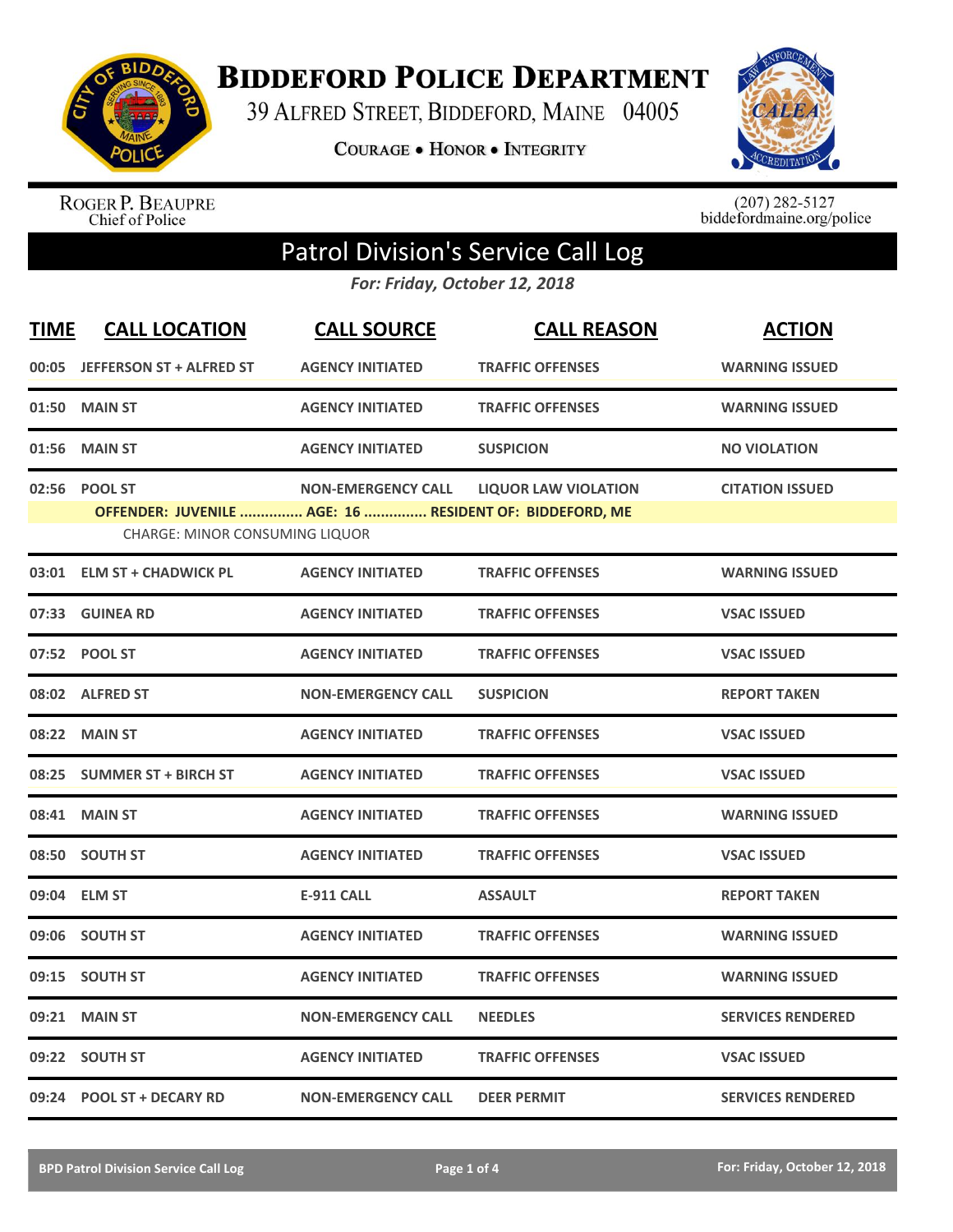| <b>TIME</b> | <b>CALL LOCATION</b>                                                                                                                   | <b>CALL SOURCE</b>        | <b>CALL REASON</b>                                                                 | <b>ACTION</b>                |
|-------------|----------------------------------------------------------------------------------------------------------------------------------------|---------------------------|------------------------------------------------------------------------------------|------------------------------|
|             | 09:28 ALFRED ST                                                                                                                        | <b>AGENCY INITIATED</b>   | <b>ROAD HAZARD</b>                                                                 | <b>REFERRED OTHER AGENCY</b> |
| 09:29       | <b>MASON ST</b>                                                                                                                        | <b>NON-EMERGENCY CALL</b> | <b>DISTURBANCE / NOISE</b>                                                         | <b>WARNING ISSUED</b>        |
|             | 09:58 ELM ST                                                                                                                           | <b>AGENCY INITIATED</b>   | <b>ANIMAL COMPLAINT</b>                                                            | <b>NEGATIVE CONTACT</b>      |
| 10:20       | <b>MAIN ST</b>                                                                                                                         | <b>NON-EMERGENCY CALL</b> | <b>THEFT</b>                                                                       | <b>REPORT TAKEN</b>          |
|             | <b>10:41 GREEN ST</b>                                                                                                                  | <b>WALK-IN AT STATION</b> | <b>PAPERWORK</b>                                                                   | <b>SERVICES RENDERED</b>     |
| 10:47       | <b>TIGER WAY</b><br>OFFENDER: JUVENILE  AGE: 13  RESIDENT OF: BIDDEFORD, ME<br><b>CHARGE: ASSAULT</b><br><b>CHARGE: PROBATION HOLD</b> | <b>NON-EMERGENCY CALL</b> | <b>JUVENILE OFFENSES</b>                                                           | <b>ARREST(S) MADE</b>        |
|             | 10:55 ALFRED ST                                                                                                                        | <b>NON-EMERGENCY CALL</b> | <b>COURT ORDERED CHECK IN</b>                                                      | <b>SERVICES RENDERED</b>     |
|             | 10:59 ALFRED ST                                                                                                                        | <b>WALK-IN AT STATION</b> | <b>COURT ORDERED CHECK IN</b>                                                      | <b>SERVICES RENDERED</b>     |
|             | 11:03 SULLIVAN ST                                                                                                                      | <b>NON-EMERGENCY CALL</b> | <b>HARASSMENT</b>                                                                  | <b>SERVICES RENDERED</b>     |
|             | 11:23 SOUTH ST                                                                                                                         | <b>WALK-IN AT STATION</b> | <b>PAPERWORK</b>                                                                   | <b>SERVICES RENDERED</b>     |
|             | 11:42 POOL ST                                                                                                                          | <b>AGENCY INITIATED</b>   | <b>TRAFFIC OFFENSES</b>                                                            | <b>VSAC ISSUED</b>           |
|             | 11:44 ELM ST                                                                                                                           | <b>NON-EMERGENCY CALL</b> | <b>ALL OTHER</b>                                                                   | <b>NO VIOLATION</b>          |
|             | 12:05 POOL ST                                                                                                                          | <b>AGENCY INITIATED</b>   | <b>TRAFFIC OFFENSES</b>                                                            | <b>WARNING ISSUED</b>        |
|             | 12:24 HILL ST                                                                                                                          | <b>AGENCY INITIATED</b>   | <b>ANIMAL COMPLAINT</b>                                                            | <b>SERVICES RENDERED</b>     |
|             | 13:07 WASHINGTON ST                                                                                                                    | <b>NON-EMERGENCY CALL</b> | <b>CRIMINAL MISCHIEF</b>                                                           | <b>UNFOUNDED</b>             |
|             | 13:13 SOUTH ST                                                                                                                         | <b>NON-EMERGENCY CALL</b> | <b>ANIMAL COMPLAINT</b>                                                            | <b>SERVICES RENDERED</b>     |
|             | 13:29 EVANTHIA DR                                                                                                                      | <b>NON-EMERGENCY CALL</b> | <b>PAPERWORK</b>                                                                   | <b>SERVICES RENDERED</b>     |
|             | 13:42 BOULDER WAY                                                                                                                      | <b>NON-EMERGENCY CALL</b> | <b>ARTICLES LOST/FOUND</b>                                                         | <b>SERVICES RENDERED</b>     |
|             | 13:44 PIERSONS LN                                                                                                                      | <b>NON-EMERGENCY CALL</b> | <b>PARKING COMPLAINT</b>                                                           | <b>GONE ON ARRIVAL</b>       |
|             | 14:23 HILL ST                                                                                                                          | <b>AGENCY INITIATED</b>   | <b>TRAFFIC OFFENSES</b>                                                            | <b>NO VIOLATION</b>          |
|             | 14:53 MAIN ST                                                                                                                          | <b>NON-EMERGENCY CALL</b> | <b>DISTURBANCE / NOISE</b>                                                         | <b>REPORT TAKEN</b>          |
|             | 15:19 ALFRED ST + WELLSPRING RD                                                                                                        | <b>AGENCY INITIATED</b>   | <b>TRAFFIC OFFENSES</b>                                                            | <b>WARNING ISSUED</b>        |
|             | 15:42 ALFRED ST<br>CHARGE: UNLAWFUL POSSESSION OF HEROIN                                                                               | <b>AGENCY INITIATED</b>   | <b>PAPERWORK</b><br>OFFENDER: TONY LEE GAGNON  AGE: 39  RESIDENT OF: BIDDEFORD, ME | <b>SERVICES RENDERED</b>     |
|             | 16:06 MAIN ST + FOSS ST                                                                                                                | <b>AGENCY INITIATED</b>   | <b>TRAFFIC OFFENSES</b>                                                            | <b>WARNING ISSUED</b>        |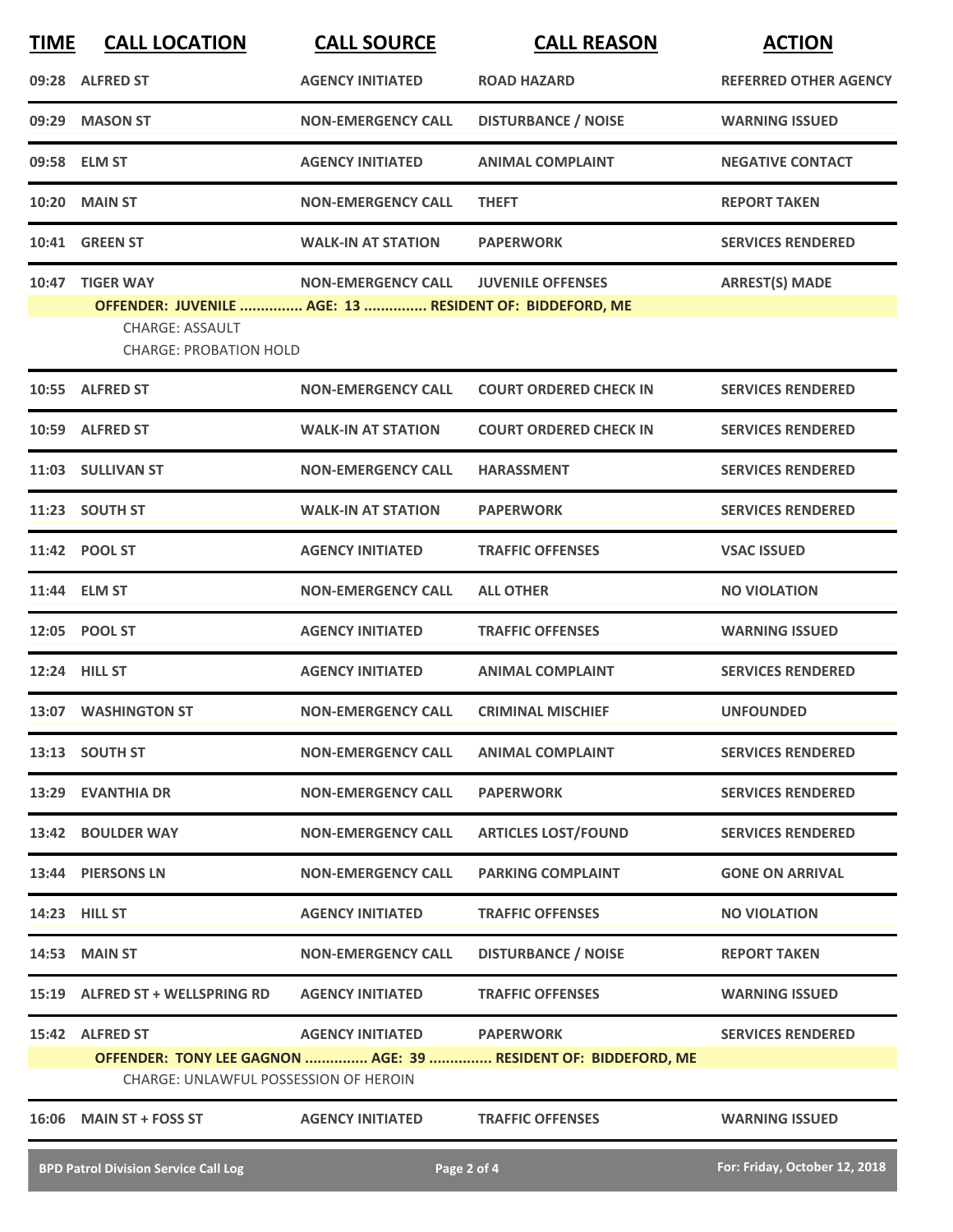| <b>TIME</b> | <b>CALL LOCATION</b>      | <b>CALL SOURCE</b>                                                | <b>CALL REASON</b>                                                        | <b>ACTION</b>         |
|-------------|---------------------------|-------------------------------------------------------------------|---------------------------------------------------------------------------|-----------------------|
| 16:10       | <b>ORCHARD ST</b>         | <b>E-911 CALL</b>                                                 | <b>TRESPASSING</b>                                                        | <b>ARREST(S) MADE</b> |
|             |                           |                                                                   | OFFENDER: ERICK AARON ROBINSON  AGE: 34  RESIDENT OF: NORTH WATERBORO, ME |                       |
|             | CHARGE: CRIMINAL TRESPASS |                                                                   |                                                                           |                       |
|             |                           | CHARGE: REFUSING TO SUBMIT TO ARREST OR DETENTION, PHYSICAL FORCE |                                                                           |                       |
|             |                           | CHARGE: VIOLATING CONDITION OF RELEASE                            |                                                                           |                       |
|             |                           |                                                                   | OFFENDER: JESSICA NICOLE CAHILL  AGE: 32  RESIDENT OF: BIDDEFORD, ME      |                       |
|             |                           | CHARGE: VIOLATING CONDITION OF RELEASE                            |                                                                           |                       |

CHARGE: CRIMINAL TRESPASS

**OFFENDER: KRISTEN LIA CALVO ............... AGE: 37 ............... RESIDENT OF: KENNEBUNKPORT, ME**

CHARGE: CRIMINAL TRESPASS

CHARGE: VIOLATING CONDITION OF RELEASE

|       | 16:12 ELM ST                  | <b>AGENCY INITIATED</b>   | <b>TRAFFIC OFFENSES</b>              | <b>VSAC ISSUED</b>       |
|-------|-------------------------------|---------------------------|--------------------------------------|--------------------------|
|       | <b>16:27 BOULDER WAY</b>      | <b>NON-EMERGENCY CALL</b> | <b>CRIMINAL MISCHIEF</b>             | <b>REPORT TAKEN</b>      |
|       | 16:36 ALFRED ST               | <b>WALK-IN AT STATION</b> | <b>COURT ORDERED CHECK IN</b>        | <b>SERVICES RENDERED</b> |
| 17:28 | <b>GRAHAM ST + BIRCH ST</b>   | <b>NON-EMERGENCY CALL</b> | <b>SUSPICION</b>                     | <b>NEGATIVE CONTACT</b>  |
|       | 17:31 PROSPECT ST             | <b>NON-EMERGENCY CALL</b> | <b>CIVIL COMPLAINT</b>               | <b>SERVICES RENDERED</b> |
|       | 17:50 ALFRED ST + MAINE TPKE  | <b>NON-EMERGENCY CALL</b> | <b>TRAFFIC SIGNALS</b>               | <b>SERVICES RENDERED</b> |
|       | 17:50 HEDLEY REYNOLDS WAY     | <b>E-911 CALL</b>         | 911 MISUSE                           | <b>UNFOUNDED</b>         |
|       | 18:43 ALFRED ST + BIRCH ST    | <b>NON-EMERGENCY CALL</b> | <b>SUSPICION</b>                     | <b>SERVICES RENDERED</b> |
| 19:01 | <b>MEETINGHOUSE RD</b>        | <b>E-911 CALL</b>         | 911 MISUSE                           | <b>SERVICES RENDERED</b> |
|       | 19:08 ALFRED ST               | <b>E-911 CALL</b>         | <b>DISTURBANCE / NOISE</b>           | <b>WARNING ISSUED</b>    |
|       | 19:51 STATE ST                | <b>AGENCY INITIATED</b>   | <b>PAPERWORK</b>                     | <b>PAPERWORK SERVED</b>  |
|       | 19:52 ADAMS ST + MAIN ST      | <b>AGENCY INITIATED</b>   | <b>SUSPICION</b>                     | <b>UNFOUNDED</b>         |
|       | <b>20:00 MAIN ST</b>          | <b>E-911 CALL</b>         | <b>ASSIST PD AGENCY</b>              | <b>SERVICES RENDERED</b> |
|       | 20:04 BOULDER WAY + ALFRED ST | <b>AGENCY INITIATED</b>   | <b>TRAFFIC OFFENSES</b>              | <b>WARNING ISSUED</b>    |
|       | 20:04 PINE ST                 | <b>E-911 CALL</b>         | <b>VEHICLE CRASH - HIGH MECHANIS</b> | <b>STATE FORM TAKEN</b>  |
|       | 20:36 ALFRED ST               | <b>AGENCY INITIATED</b>   | <b>HARASSMENT</b>                    | <b>UNFOUNDED</b>         |
| 21:15 | <b>ALFRED ST + CLARK ST</b>   | <b>AGENCY INITIATED</b>   | <b>TRAFFIC OFFENSES</b>              | <b>WARNING ISSUED</b>    |
| 21:55 | <b>ALFRED ST</b>              | <b>AGENCY INITIATED</b>   | <b>TRAFFIC OFFENSES</b>              | <b>WARNING ISSUED</b>    |
| 22:06 | <b>WENTWORTH ST</b>           | <b>NON-EMERGENCY CALL</b> | <b>DOMESTIC COMPLAINTS</b>           | <b>SERVICES RENDERED</b> |
|       | 22:12 MAIN ST + ALFRED ST     | <b>NON-EMERGENCY CALL</b> | <b>JUVENILE OFFENSES</b>             | <b>GONE ON ARRIVAL</b>   |